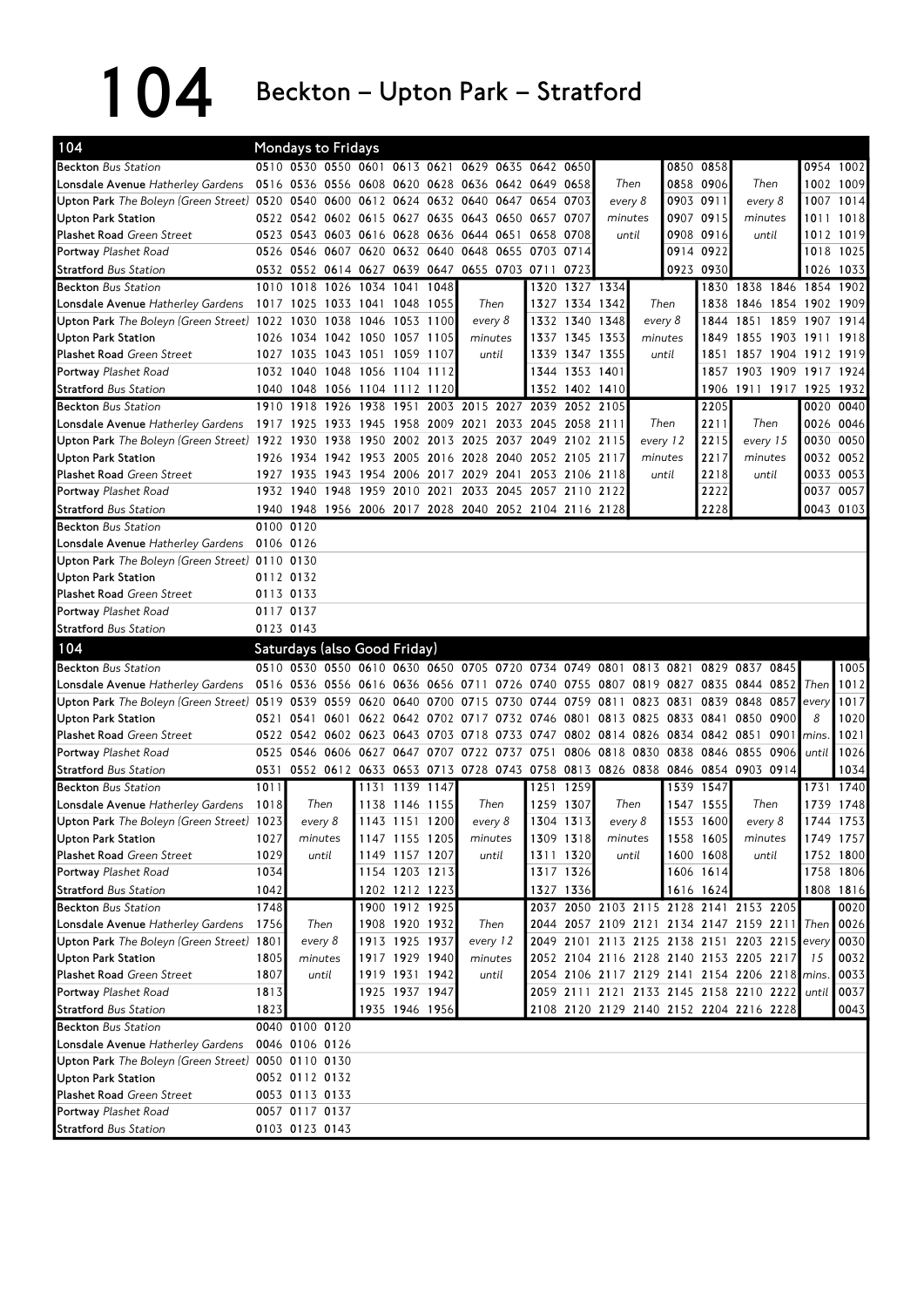| 104                                         |      | Sundays and other Public Holidays (except Christmas Day)                        |      |                     |          |                                                             |                     |                |                     |      |                          |      |                |           |                          |                |      |
|---------------------------------------------|------|---------------------------------------------------------------------------------|------|---------------------|----------|-------------------------------------------------------------|---------------------|----------------|---------------------|------|--------------------------|------|----------------|-----------|--------------------------|----------------|------|
| <b>Beckton</b> Bus Station                  |      | 0550 0610 0630 0650 0710 0730 0750 0810 0822 0834 0846 0858 0910 0922 0934 0945 |      |                     |          |                                                             |                     |                |                     |      |                          |      |                |           |                          | 0957           | 1008 |
| Lonsdale Avenue Hatherley Gardens           |      | 0556 0616 0636 0656 0716 0736 0756 0816 0828                                    |      |                     |          |                                                             |                     |                |                     |      | 0840 0852 0904 0916 0928 |      |                | 0940 0951 |                          | 1003           | 1015 |
| <b>Upton Park</b> The Bolevn (Green Street) |      | 0559 0619<br>0639                                                               |      | 0659 0720 0740      |          | 0800                                                        | 0820 0832           |                |                     |      | 0844 0856 0908 0920      |      | 0932 0944 0955 |           |                          | 1007           | 1019 |
| <b>Upton Park Station</b>                   |      | 0600 0620<br>0640                                                               | 0700 | 0721                | 0741     | 0801                                                        | 0822 0834           |                | 0846 0858           |      | 0910                     | 0922 | 0935           | 0947      | 0958                     | 1010           | 1022 |
| <b>Plashet Road Green Street</b>            | 0601 | 0621<br>0641                                                                    | 0701 | 0722                |          | 0742 0802 0823 0835                                         |                     |                | 0847                | 0859 | 091                      | 0923 | 0936           | 0948 0959 |                          | 1011           | 1023 |
| Portway Plashet Road                        | 0604 | 0624<br>0644                                                                    |      | 0705 0726 0746 0806 |          |                                                             | 0827                | 0839           | 0851                | 0903 | 0915                     | 0927 | 0941           | 0953      | 1004                     | 1016           | 1028 |
| <b>Stratford</b> Bus Station                |      | 0610 0630 0650 0711                                                             |      |                     |          | 0732 0752 0812 0833 0845 0857 0909 0921 0934 0948 1000 1011 |                     |                |                     |      |                          |      |                |           |                          | 1023           | 1035 |
| <b>Beckton Bus Station</b>                  | 1019 | 1030 1041                                                                       |      |                     |          | 1053 1105 1117 1129 1140 1151                               |                     |                | 1203 1215 1227      |      |                          | 1238 |                |           | 1426                     | 1438 1450      |      |
| Lonsdale Avenue Hatherley Gardens           |      | 1026 1037<br>1048                                                               | 1100 |                     |          | 1112 1124 1136 1147 1158                                    |                     |                |                     |      | 1210 1222 1234 1245      |      | Then           |           |                          | 1433 1445 1457 |      |
| Upton Park The Boleyn (Green Street) 1030   |      | 1041<br>1053                                                                    | 1105 | 1117                | 1129     | 1141                                                        | 1152 1203           |                | 1215                | 1227 | 1239                     | 1250 | every 12       |           | 1438                     | 1450           | 1502 |
| <b>Upton Park Station</b>                   | 1034 | 1045<br>1057                                                                    |      | 1109 1121           |          | 1133 1145                                                   | 1156 1208           |                | 1220                |      | 1232 1244                | 1255 | minutes        |           | 1443                     | 1455 1506      |      |
| <b>Plashet Road Green Street</b>            | 1035 | 1046<br>1058                                                                    | 1110 | 1122                |          | 1134 1146                                                   | 1157 1210           |                | 1222                | 1234 | 1246                     | 1257 | until          |           | 1445                     | 1457           | 1508 |
| Portway Plashet Road                        | 1040 | 1051<br>1103                                                                    | 1115 | 1127                | 1139     | 1151                                                        | 1203                | 1216           | 1228                | 1240 | 1252                     | 1303 |                |           | 1451                     | 1503 1514      |      |
| <b>Stratford Bus Station</b>                | 1047 | 1059 1111                                                                       |      | 1123 1135           |          | 1147 1159 1211 1224 1236 1248 1300 1312                     |                     |                |                     |      |                          |      |                |           | 1500                     | 1511 1522      |      |
| <b>Beckton</b> Bus Station                  | 1502 |                                                                                 |      | 1714 1726           | 1738     | 1750                                                        |                     |                | 1802 1814 1826 1839 |      |                          |      | 1939           |           | 1952 2004                | 2016 2028      |      |
| Lonsdale Avenue Hatherley Gardens           | 1509 | Then                                                                            | 1721 | 1733                |          | 1745 1757 1809 1821                                         |                     |                | 1832 1845           |      | Then                     |      | 1945           |           | 1958 2010 2022 2034      |                |      |
| Upton Park The Boleyn (Green Street) 1514   |      | every 12                                                                        | 1726 | 1738                | 1750     | 1802                                                        | 1814                | 1826           | 1837                | 1849 | every 12                 |      | 1949           |           | 2002 2014 2026 2038      |                |      |
| <b>Upton Park Station</b>                   | 1518 | minutes                                                                         | 1730 | 1741                | 1753     | 1805                                                        | 1817 1829           |                | 1840                | 1852 | minutes                  |      | 1952           |           | 2004 2016                | 2028 2040      |      |
| Plashet Road Green Street                   | 1520 | until                                                                           | 1732 | 1743                | 1755     | 1806                                                        | 1818 1830           |                | 1841                | 1853 | until                    |      | 1953           |           | 2005 2017 2029           |                | 2041 |
| Portway Plashet Road                        | 1526 |                                                                                 | 1738 | 1749                | 1800     | 1811                                                        | 1823                | 1835           | 1846                | 1858 |                          |      | 1958           | 2010 2021 |                          | 2033           | 2045 |
| <b>Stratford Bus Station</b>                | 1534 |                                                                                 |      |                     |          | 1746 1757 1808 1818 1830 1842 1853 1905                     |                     |                |                     |      |                          |      |                |           | 2005 2017 2028 2040 2052 |                |      |
| <b>Beckton Bus Station</b>                  | 2041 |                                                                                 | 2205 |                     |          | 0020                                                        |                     | 0040 0100 0120 |                     |      |                          |      |                |           |                          |                |      |
| Lonsdale Avenue Hatherley Gardens           | 2047 | Then                                                                            | 2211 |                     | Then     | 0026                                                        | 0046 0106 0126      |                |                     |      |                          |      |                |           |                          |                |      |
| <b>Upton Park</b> The Boleyn (Green Street) | 2051 | every 12                                                                        | 2215 |                     | every 15 | 0030                                                        |                     | 0050 0110 0130 |                     |      |                          |      |                |           |                          |                |      |
| <b>Upton Park Station</b>                   | 2053 | minutes                                                                         | 2217 |                     | minutes  | 0032                                                        | 0052 0112 0132      |                |                     |      |                          |      |                |           |                          |                |      |
| <b>Plashet Road Green Street</b>            | 2054 | until                                                                           | 2218 |                     | until    | 0033                                                        |                     | 0053 0113 0133 |                     |      |                          |      |                |           |                          |                |      |
| Portway Plashet Road                        | 2058 |                                                                                 | 2222 |                     |          | 0037                                                        |                     | 0057 0117 0137 |                     |      |                          |      |                |           |                          |                |      |
| <b>Stratford Bus Station</b>                | 2104 |                                                                                 | 2228 |                     |          |                                                             | 0043 0103 0123 0143 |                |                     |      |                          |      |                |           |                          |                |      |

Operated by Blue Triangle **Exercise 21.5.22** WWW.londonbusroutes.net **21.5.22**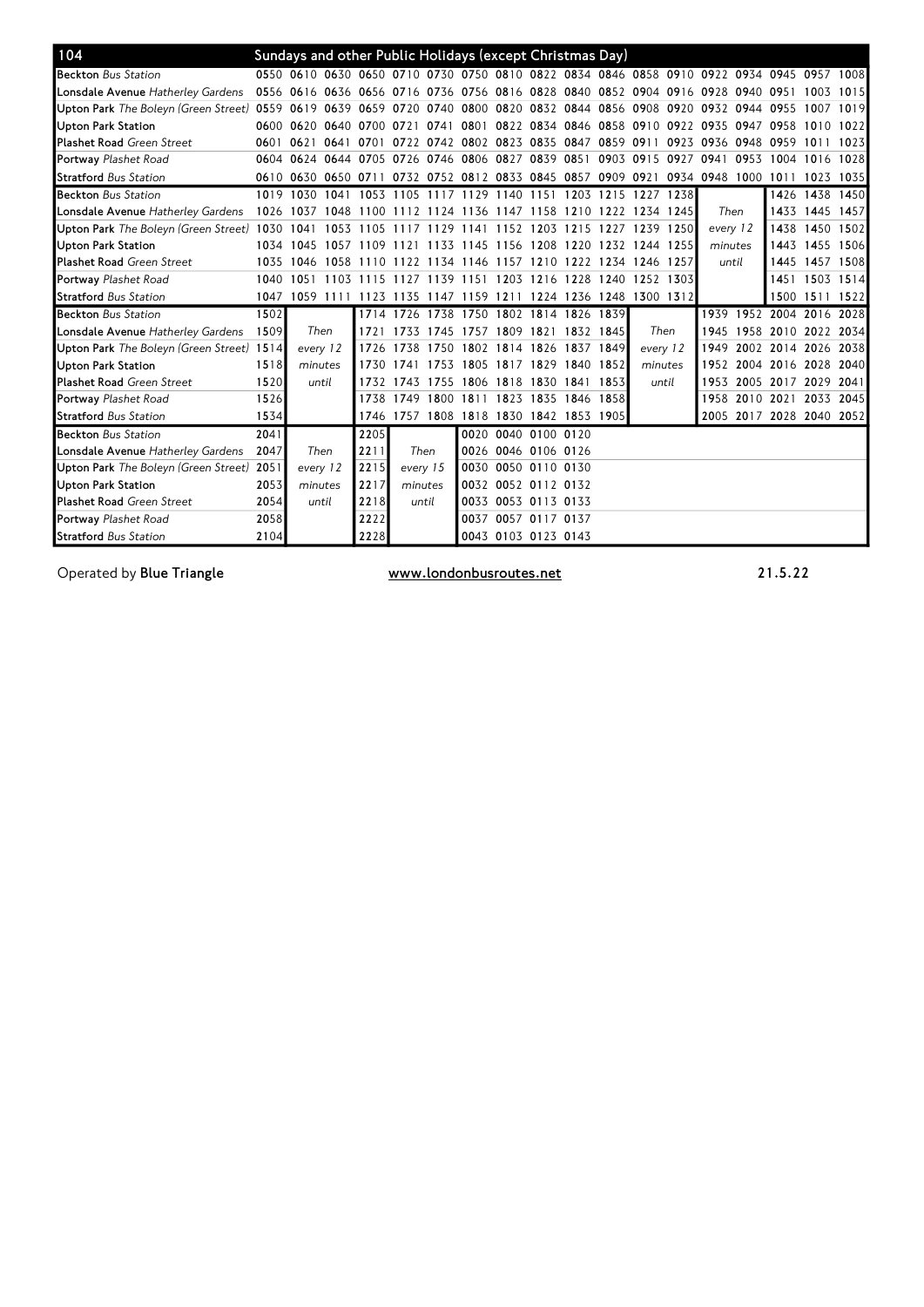104 Stratford – Upton Park – Beckton

| 104                                                           |           |                | <b>Mondays to Fridays</b> |                                                                                           |           |           |                               |                          |                |         |                |           |                                         |      |                     |      |           |      |
|---------------------------------------------------------------|-----------|----------------|---------------------------|-------------------------------------------------------------------------------------------|-----------|-----------|-------------------------------|--------------------------|----------------|---------|----------------|-----------|-----------------------------------------|------|---------------------|------|-----------|------|
| <b>Stratford</b> Bus Station                                  |           |                |                           | 0435 0455 0515 0535 0555 0610 0625 0637 0649 0657 0704 0712 0719 0727 0734 0741 0748 0756 |           |           |                               |                          |                |         |                |           |                                         |      |                     |      |           |      |
| <b>Plashet Road Portway</b>                                   |           |                |                           | 0442 0502 0522 0542 0602 0617 0632 0644 0656                                              |           |           |                               |                          |                |         |                |           | 0704 0712 0720 0728 0736 0743 0751      |      |                     |      | 0759      | 0807 |
| <b>Plashet Road</b> Green Street                              |           |                |                           | 0444 0504 0524 0544 0604                                                                  |           |           | 0619 0634 0646 0658           |                          |                |         | 0706 0715 0723 |           | 0731                                    | 0739 | 0746 0754 0802 0810 |      |           |      |
| Upton Park Station                                            |           | 0446 0506      |                           | 0526 0546 0606                                                                            |           | 0621      |                               | 0636 0648 0700 0708 0717 |                |         |                | 0725      | 0733                                    | 0741 | 0748 0756           |      | 0804 0812 |      |
| Upton Park The Boleyn (Green Street) 0448 0508                |           |                |                           | 0528 0548                                                                                 | 0608      |           | 0623 0638 0650 0703           |                          |                | 0711    |                | 0720 0728 | 0736                                    |      | 0744 0751 0759      |      | 0807 0815 |      |
| Lonsdale Avenue Hatherley Gardens                             | 0451 0511 |                | 0531                      | 0551                                                                                      | 0611      |           | 0626 0641                     |                          | 0653 0707      | 0715    |                |           | 0724 0732 0740 0748 0756 0804 0812 0820 |      |                     |      |           |      |
| <b>Beckton</b> Bus Station                                    |           |                |                           | 0457 0517 0537 0557 0618 0633 0648 0700 0715 0723 0732 0740 0748 0756 0804 0812 0820 0828 |           |           |                               |                          |                |         |                |           |                                         |      |                     |      |           |      |
| <b>Stratford Bus Station</b>                                  | 0804      |                |                           |                                                                                           | 0844 0852 |           |                               |                          | 1036 1043 1050 |         |                |           |                                         |      | 1346 1353 1401 1408 |      | 1413      | 1421 |
| <b>Plashet Road Portway</b>                                   | 0815      |                | Then                      |                                                                                           | 0855 0902 |           | Then                          |                          | 1046 1053 1100 |         | Then           |           | 1356                                    |      | 1403 1411 1418      |      | 1424 1432 |      |
| <b>Plashet Road Green Street</b>                              | 0818      | every 8        |                           |                                                                                           | 0858 0905 | every 8   |                               |                          | 1049 1056 1103 |         | every 8        |           | 1359                                    |      | 1407 1415 1422 1428 |      |           | 1436 |
| <b>Upton Park Station</b>                                     | 0820      |                | minutes                   | 0900 0907                                                                                 |           |           | minutes                       |                          | 1051 1059 1106 |         |                | minutes   |                                         |      | 1402 1410 1418 1425 |      | 1431      | 1439 |
| Upton Park The Boleyn (Green Street) 0823                     |           |                | until                     |                                                                                           | 0903 0910 |           | until                         |                          | 1054 1102 1110 |         |                | until     |                                         |      | 1406 1414 1422 1429 |      | 1435      | 1443 |
| Lonsdale Avenue Hatherley Gardens                             | 0828      |                |                           |                                                                                           | 0908 0915 |           |                               |                          | 1059 1107 1115 |         |                |           |                                         |      | 1411 1419 1427 1434 |      | 1440      | 1448 |
| <b>Beckton Bus Station</b>                                    | 0836      |                |                           | 0916 0923                                                                                 |           |           |                               |                          | 1107 1115 1123 |         |                |           | 1419                                    | 1427 | 1435 1443 1449 1457 |      |           |      |
| <b>Stratford Bus Station</b>                                  |           |                |                           | 1429 1436 1444 1452 1459                                                                  |           |           |                               |                          | 1539 1548      |         |                |           | 1804 1812 1820 1828                     |      |                     | 1836 | 1844      | 1852 |
| <b>Plashet Road Portway</b>                                   |           |                |                           | 1440 1447 1455 1503 1511                                                                  |           |           | Then                          | 1551                     | 1600           | Then    |                | 1816      | 1824 1832 1840 1848                     |      |                     |      | 1855 1903 |      |
| <b>Plashet Road Green Street</b>                              |           | 1444 1451      |                           | 1500 1508 1516                                                                            |           |           | every 8                       | 1556                     | 1604           | every 8 |                | 1820      |                                         |      | 1828 1836 1844 1852 |      | 1859 1907 |      |
| <b>Upton Park Station</b>                                     |           |                |                           | 1447 1455 1504 1512 1520                                                                  |           |           | minutes                       | 1600                     | 1608           |         | minutes        | 1874      |                                         |      | 1832 1840 1848 1856 |      | 1902 1910 |      |
| Upton Park The Boleyn (Green Street) 1451 1459 1508 1516 1524 |           |                |                           |                                                                                           |           |           | until                         | 1604                     | 1612           | until   |                | 1828      |                                         |      | 1836 1844 1852 1859 |      | 1905 1913 |      |
| Lonsdale Avenue Hatherley Gardens                             |           |                | 1456 1504 1513 1521       |                                                                                           | 1529      |           |                               | 1609                     | 1617           |         |                |           | 1833 1841 1849                          |      | 1857 1904 1910 1918 |      |           |      |
| <b>Beckton</b> Bus Station                                    |           |                |                           | 1505 1513 1522 1530                                                                       | 1538      |           |                               |                          | 1618 1626      |         |                |           | 1842 1849 1857 1905 1912 1918 1926      |      |                     |      |           |      |
| <b>Stratford</b> Bus Station                                  | 1901      | 1909           | 1917                      | 1926                                                                                      |           | 1934 1942 | 1951                          | 1959                     | 2008           | 2016    |                | 2026 2036 | 2048 2100                               |      |                     |      | 2200      | 2215 |
| <b>Plashet Road Portway</b>                                   | 1911      | 1919           |                           | 1927 1936 1944 1952 2001                                                                  |           |           |                               |                          | 2009 2017      |         | 2025 2035 2045 |           | 2057 2108                               |      | Then                |      | 2208 2223 |      |
| <b>Plashet Road Green Street</b>                              | 1915      | 1923           | 1931                      | 1939                                                                                      | 1947      | 1955      | 2004                          |                          | 2012 2020      |         | 2028 2038 2048 |           | 2100 2111                               |      | every 12            |      | 2211      | 2226 |
| <b>Upton Park Station</b>                                     |           |                |                           | 1918 1926 1934 1942                                                                       | 1950      | 1958      | 2006 2014 2022 2030 2040 2050 |                          |                |         |                |           | 2102 2113                               |      | minutes             |      | 2213 2228 |      |
| Upton Park The Boleyn (Green Street) 1921 1929                |           |                | 1937                      | 1945                                                                                      | 1953      | 2001      | 2009                          | 2017 2025                |                |         | 2033 2043 2053 |           | 2105 2116                               |      | until               |      | 2216 2231 |      |
| Lonsdale Avenue Hatherley Gardens                             |           |                |                           | 1926 1934 1942 1950                                                                       | 1958      | 2005      | 2013 2021                     |                          | 2029           | 2037    | 2047           |           | 2057 2109 2120                          |      |                     |      | 2220 2235 |      |
| <b>Beckton Bus Station</b>                                    |           |                |                           | 1934 1941 1949 1957 2005 2012 2020 2028 2036 2044 2054 2104 2115 2126                     |           |           |                               |                          |                |         |                |           |                                         |      |                     |      | 2226 2241 |      |
| <b>Stratford Bus Station</b>                                  |           |                | 2230 2245 2300            |                                                                                           |           |           | 0030 0050 0110                |                          |                |         |                |           |                                         |      |                     |      |           |      |
| <b>Plashet Road Portway</b>                                   |           | 2238 2253 2308 |                           | Then                                                                                      |           |           | 0038 0058 0118                |                          |                |         |                |           |                                         |      |                     |      |           |      |
| <b>Plashet Road Green Street</b>                              |           | 2241 2256 2310 |                           | every 15                                                                                  |           |           | 0040 0100 0120                |                          |                |         |                |           |                                         |      |                     |      |           |      |
| <b>Upton Park Station</b>                                     |           | 2243 2258 2312 |                           | minutes                                                                                   |           |           | 0042 0102 0122                |                          |                |         |                |           |                                         |      |                     |      |           |      |
| Upton Park The Boleyn (Green Street) 2246 2301 2314           |           |                |                           | until                                                                                     |           |           | 0044 0104 0124                |                          |                |         |                |           |                                         |      |                     |      |           |      |
| Lonsdale Avenue Hatherley Gardens 2250 2305 2318              |           |                |                           |                                                                                           |           |           | 0048 0108 0128                |                          |                |         |                |           |                                         |      |                     |      |           |      |
| <b>Beckton Bus Station</b>                                    |           | 2256 2311 2324 |                           |                                                                                           |           |           | 0054 0114 0134                |                          |                |         |                |           |                                         |      |                     |      |           |      |